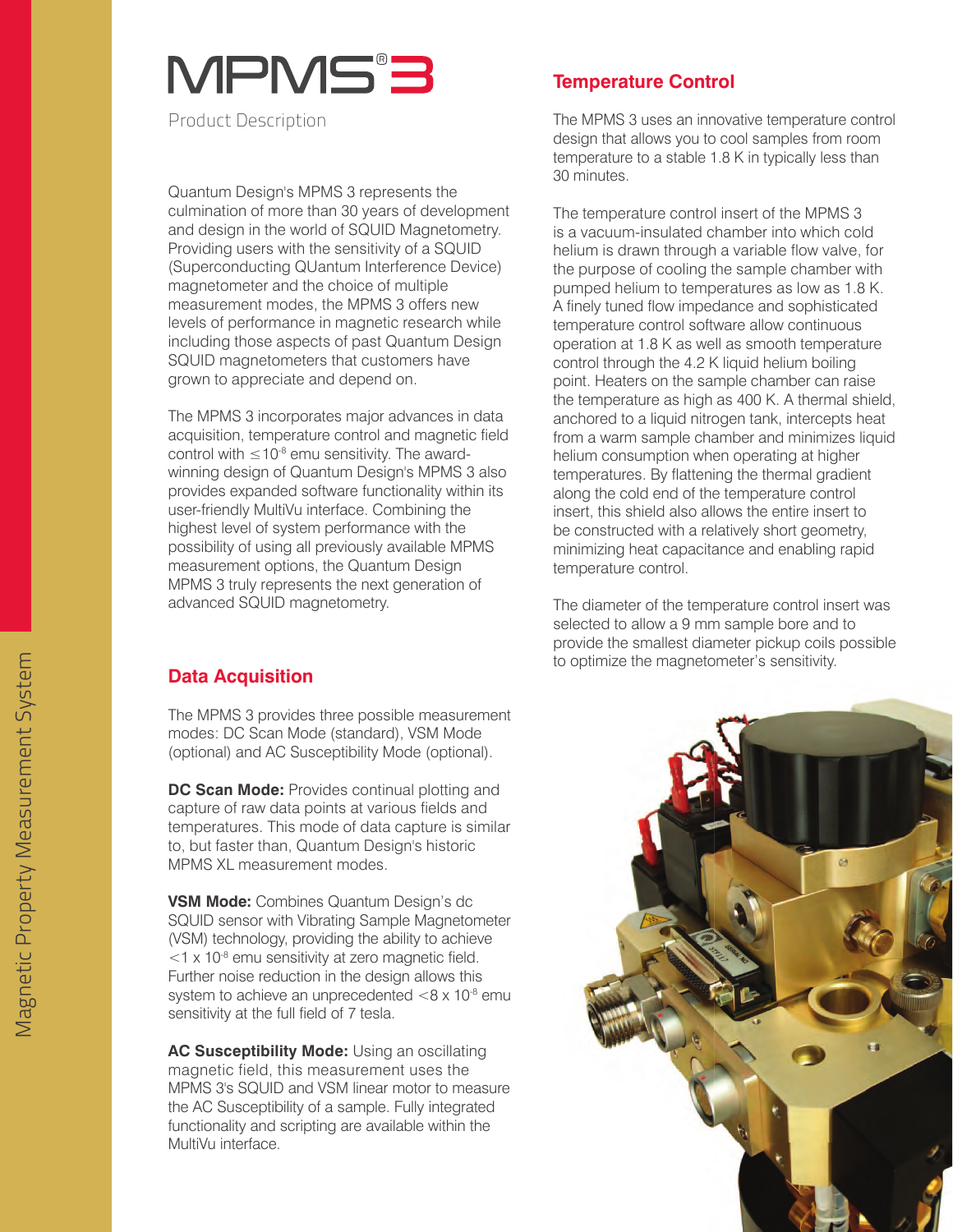



Figure 1. The quality of moment versus field data, at 5 K, is shown for a thin film ferromagnetic sample provided by Professor Eckert of Harvey Mudd College. The left inset illustrates the reproducibility in coming from 2 kOe to zero field. The right inset demonstrates in particular the small field setting resolution of the new MPMS®3 magnet power supply.

The MPMS 3 features an integrated Environmental Magnet MP Shield. This shield allows sensitive measurements to be made by creating a locally quiet environment. It also serves made b as a return path for the system's superconducting magnet, permitting use of the system in close proximity to other permitt sensitive devices. sensitiv

Quantum Design is proud of its 30+ years of contributions to HTS research, development and design. We are excited to offer this newest incarnation of the MPMS platform — to the benefit of future researchers.



#### **Figure 2.** The MPMS 3's unique, patented superconducting switching element provides increased speed and performance of magnet ramping and stabilization. This leads to faster measurement frequency with decreased time lags between measurements.

#### **Magnet Control**

The MPMS 3 utilizes a 7 tesla, superconducting, helium-cooled magnet and a hybrid digital/analog magnet controller designed specifically for the MPMS 3 to achieve precise, quiet control of the magnetic field. SQUID precision in a magnetic measurement requires a stable magnetic field. The MPMS 3 accomplishes rapid switching between charging and discharging states and stable fields with a unique, patented superconducting switching element, which changes between superconducting and normal states in less than one second. This allows rapid collection of high precision data.

The high open state resistance and low thermal mass of the MPMS 3's QuickSwitch™also help to minimize liquid helium consumption when ramping magnetic field, as compared to more traditional superconducting persistent switch technology. Further aiding the instrument's low helium consumption is the use of high temperature superconductor (HTS) magnet leads anchored to a liquid nitrogen tank. The nitrogen shield in this design absorbs a large amount of room temperature heat that would otherwise be conducted to the helium bath.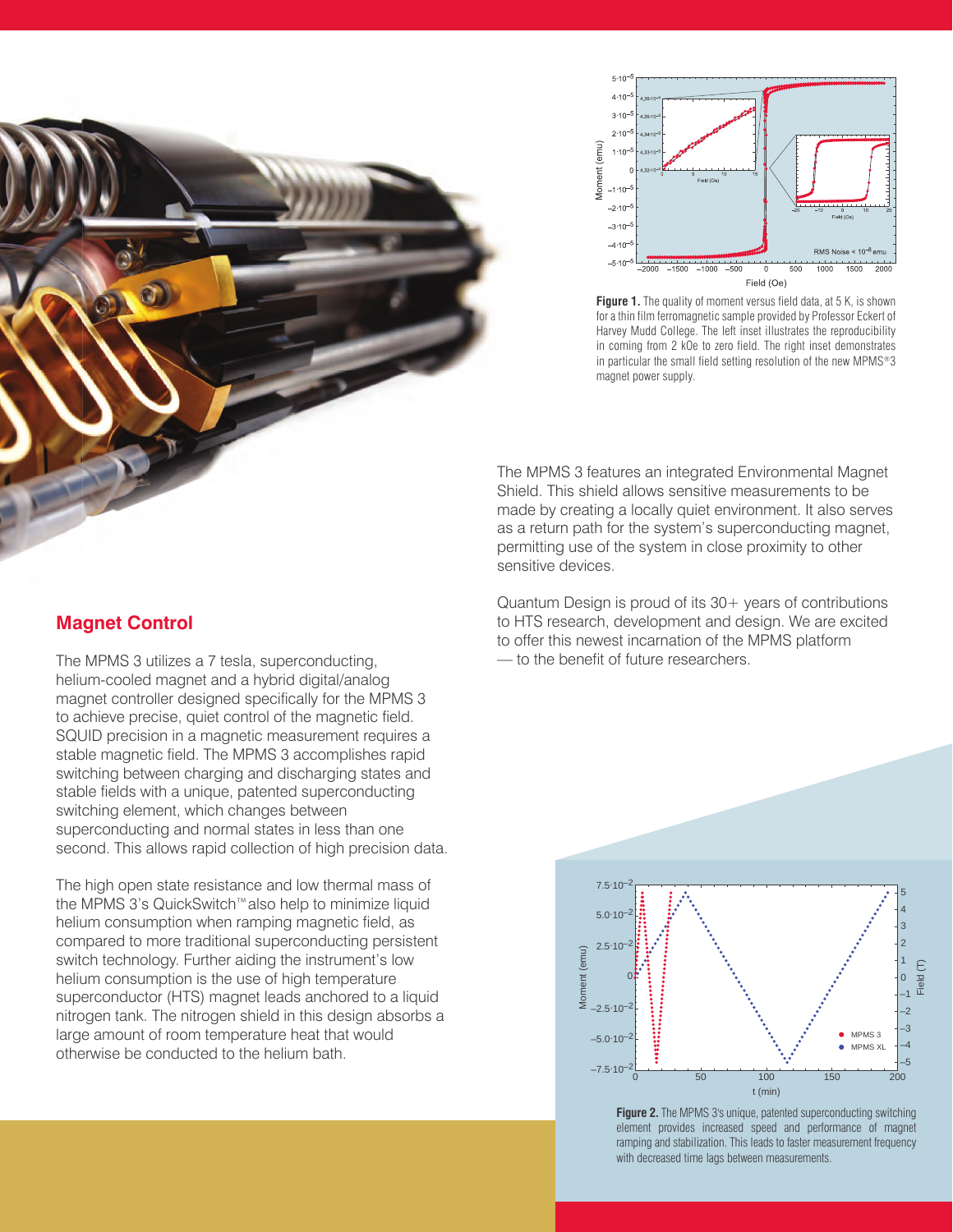

# A History of Innovation Industry Leading Sensitivity Award Winning Design Automated Operation Precision & Speed





**Figure 3.** The MPMS 3 provides the lowest noise floor ever available in a Quantum Design SQUID magnetometer (both for DC Scan and VSM measurement modes). [MPMS 3 noise data was collected at full field on an EverCool equipped system with the cold head running.]



**Figure 4.** Cooling performance from room temperature of the MPMS 3 compared to the MPMS XL obtained by directly setting the system's base temperature at a fast rate. Note that in addition to reaching temperature stability much faster, the temperature history is completely monotonic for the MPMS 3 (see inset).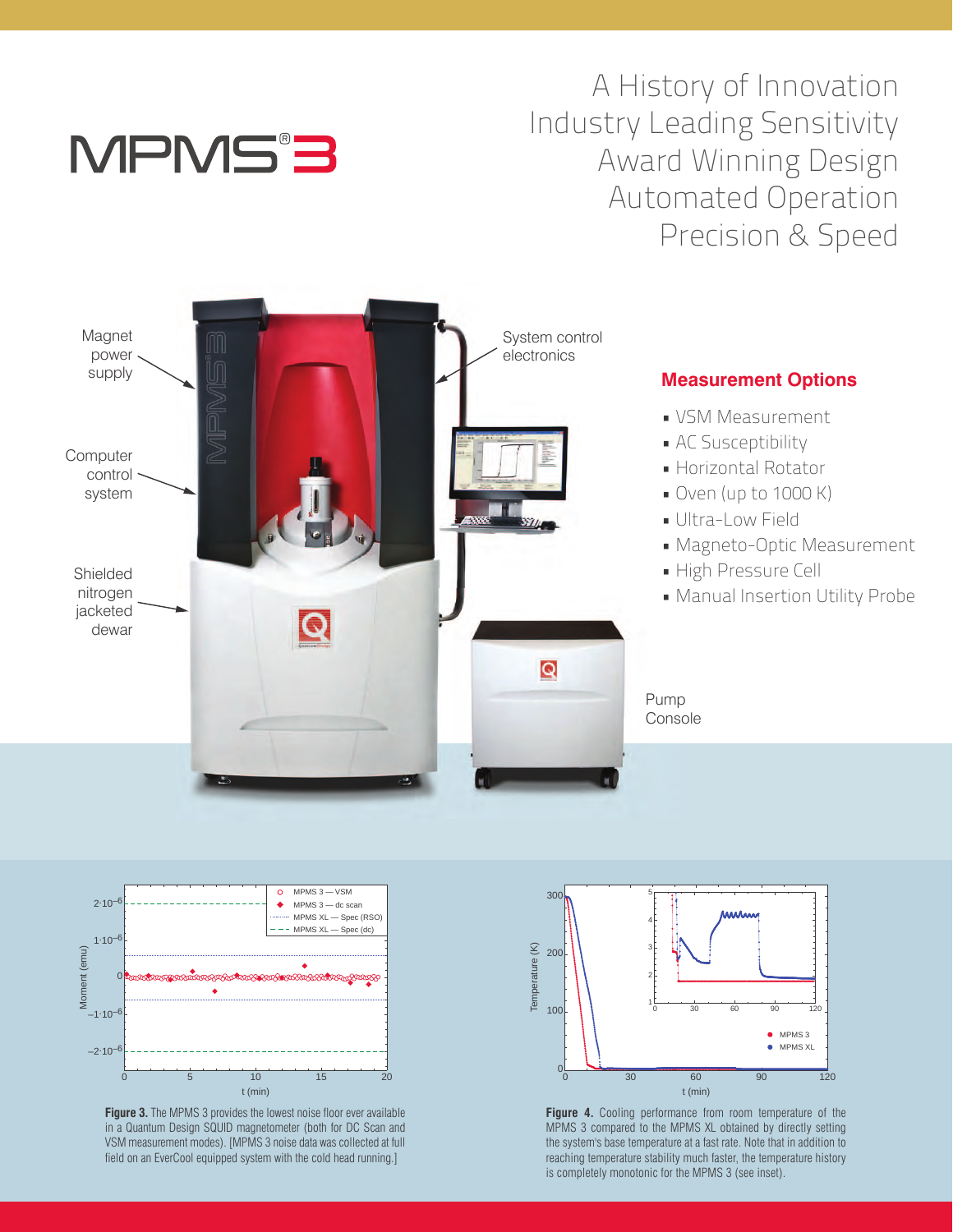# MPMS®3 Specifications

| <b>Temperature control</b>                      |                                                                       |
|-------------------------------------------------|-----------------------------------------------------------------------|
| Feature:                                        | New TCI design, Rapid Temp™                                           |
| <b>Operating Range:</b>                         | 1.8 K to 400 K                                                        |
| Cooling Rate:                                   | 30 K/min (300 K to 10 K stable in 15 min., typical);                  |
|                                                 | 10 K/min (10 K to 1.8 K stable in 5 min., typical)                    |
| Temperature Stability:                          | $+/- 0.5%$                                                            |
| Temperature Accuracy:                           | lesser of $+/-1\%$ or 0.5 K                                           |
| Sample Chamber I.D.:                            | 9 <sub>mm</sub>                                                       |
| <b>Magnetic field control</b>                   |                                                                       |
| Feature:                                        | QuickSwitch™                                                          |
| Magnetic Field Range:                           | $-70$ kOe to $+70$ kOe                                                |
| Field Uniformity:                               | 0.01% over 4 cm                                                       |
| Field Charging Rate:                            | 4 Oe/sec to 700 Oe/sec                                                |
| Field Charging Resolution:                      | 0.33 Oe                                                               |
| Remanent Field:                                 | $\sim$ 5 Oe (typical) when oscillating from full field back to zero   |
|                                                 |                                                                       |
| <b>Magnetization measurements</b>               |                                                                       |
| Feature:                                        | SQUID-based Magnetometry/Susceptibility                               |
| Maximum DC moment:                              | 2 emu (DC Scan), >100 emu (VSM)                                       |
| Sensitivity:                                    | ≤ 2,500 Oe: $\leq$ 5 x 10 <sup>-8</sup> emu (DC scan)                 |
|                                                 | $\leq$ 1 x 10 <sup>-8</sup> emu (VSM, less than 10 second averaging)* |
|                                                 | > 2,500 Oe: ≤ 6 x 10 <sup>-7</sup> emu (DC scan)                      |
|                                                 | $\leq$ 8 x 10 <sup>-8</sup> emu (VSM, less than 10 second averaging)* |
| Variable drive amplitude:                       | $0.1$ to 8 mm (peak)                                                  |
| <b>General System Details**</b>                 |                                                                       |
| <b>Power Requirements:</b>                      | 200 VAC - 230 VAC, 50/60 Hz, 10A Max.                                 |
| Liquid Helium Usage:                            | 4 liters/day (typical) + 0.05 liters per sample cooldown***           |
| Liquid Helium Capacity:                         | 65 liters                                                             |
| Liquid Nitrogen Usage:                          | 5 liters/day (typical)                                                |
| Liquid Nitrogen Capacity:<br>Maximum Hold Time: | 60 liters                                                             |

\* *When VSM option installed.* \*\* *Specifications apply to non-EverCool® base configuration.* 

\*\*\* *Liquid Helium consumption increases with oven use.*



**Figure 5.** Significantly increased speed and point density of the new DC Scan Measurement Mode of the MPMS 3 compared to a standard DC scan acquired on the MPMS XL. The increased point density and shorter acquisition time allow for better rejection of noise and SQUID drifts as well as more data points for analysis of the raw data.



Quantum Design, Inc. 10307 Pacific Center Court, San Diego, CA 92121 Tel: 858.481.4400 Fax: 858.481.7410 **www.qdusa.com**

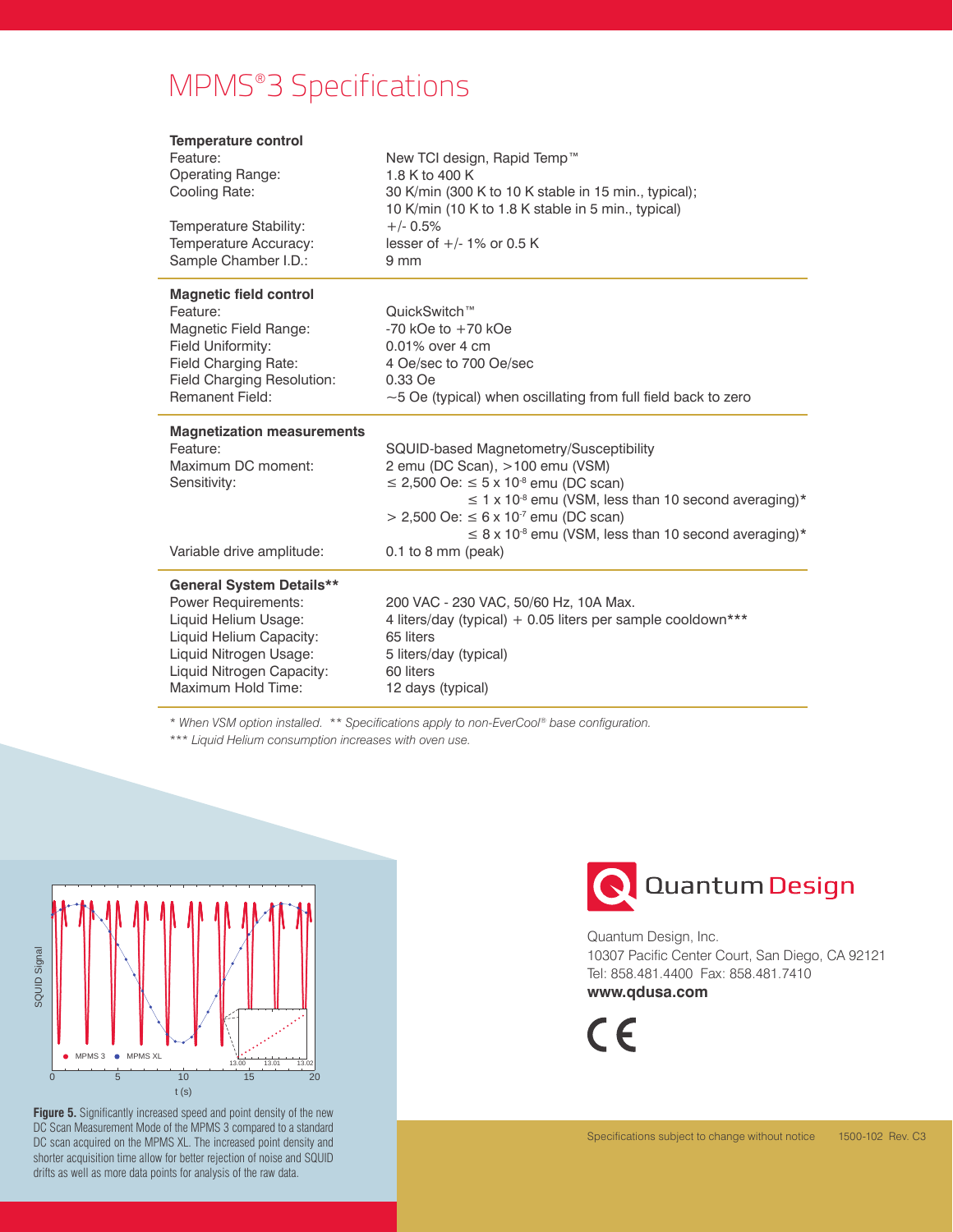



# MPMS®3 EverCool® Option

The Quantum Design MPMS 3 EverCool Dewar eliminates the need for liquid helium transfers and virtually eliminates all helium loss from the Quantum Design MPMS 3 magnetometer system. For the user, this integrated pulse-tube cryocooler dewar system can be considered cryogen free, as it not only recondenses the liquid helium directly within the EverCool Dewar but also accomplishes its initial cool-down directly from helium gas, thereby eliminating the need to use any liquid cryogens for the operation of the MPMS 3.

#### **MPMS 3 EverCool system advantages:**

- Minimal additional space requirements for the cryocooler compressor
- Production of initial operating charge of liquid helium from helium gas in as little as 30 hours
- Full integration of all EverCool functions within the MPMS 3 MultiVu software, allowing virtually automatic system operations, including helium level control in the MPMS 3 EverCool dewar
- Little or no service requirements for the pulse-tube cryocooler

The MPMS 3 EverCool Dewar is available as an option for the Quantum Design MPMS 3. It requires the use of a water chiller for the water-cooled compressor, as well as the hook up of an external He gas supply for the purpose of automatically replenishing He gas that is lost under certain conditions (e.g., purging the sample space or using the system under extreme conditions).